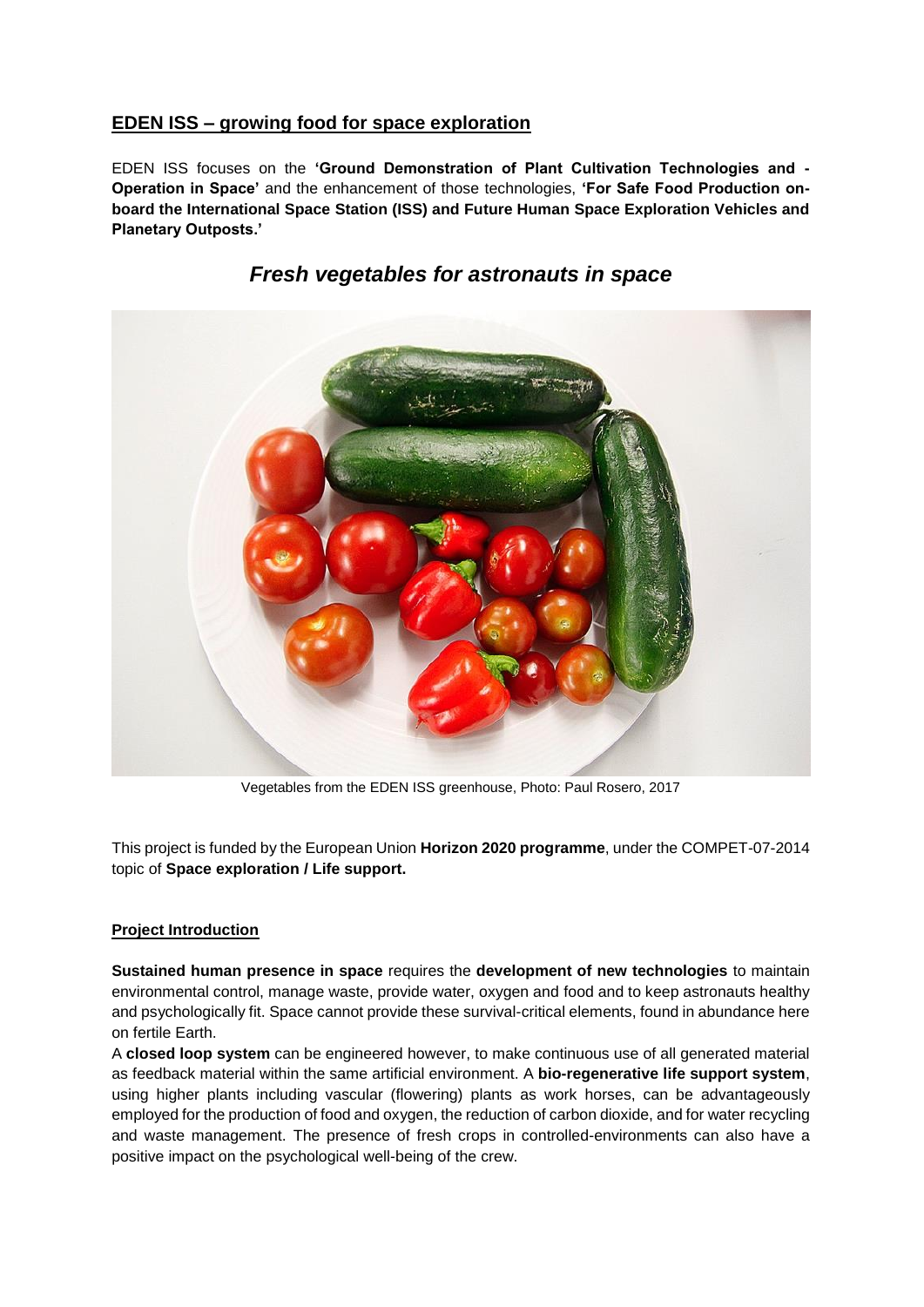## *A greenhouse as life support system for living on the moon and Mars*



Interior of the Mobile Test Facility, Visualization: LIQUIFER Systems Group, 2017

# *Before use in space, technologies are being tested on Earth under extreme conditions, including the Antarctic*



EDEN ISS in Antarctica, Visualization: LIQUIFER Systems Group, 2017

EDEN ISS is developing a **Mobile Test Facility (MTF)** for the **production of food and resources in a closed environment**. The facility is built to provide fresh produce for the crew at the Neumayer III Antarctic station and serves as an analogue environment **for testing plant cultivation under extreme environmental and logistical conditions**; in preparation **for spaceflight-ready systems** and technologies for controlled-plant growth in space and on-board the ISS.

*Novel nutrition supply for aeroponic plants, special LED lighting systems, effective mould control, and enhanced-remote-diagnosis through visual monitoring are the innovative developments of project EDEN ISS*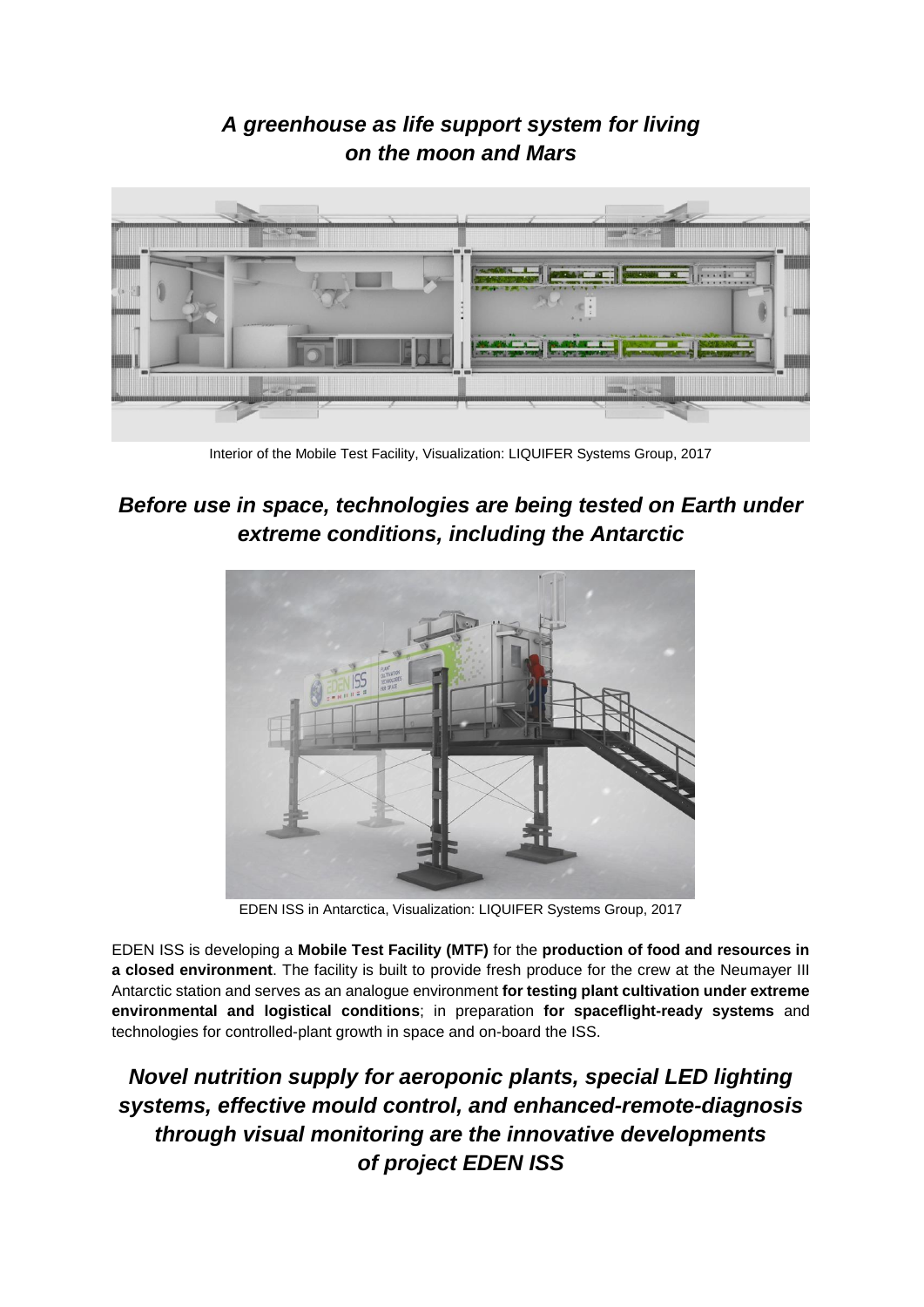

Red pepper from EDEN ISS, Photo: Paul Rosero, 2017

EDEN ISS is developing an advanced nutrient delivery system, a high-performance LED lighting system, a bio-detection and decontamination system, imaging systems for monitoring plant health and technologies for ensuring food quality and safety within the MTF. The EDEN ISS consortium has designed and is testing essential **Controlled Environment Agriculture (CEA) technologies** and is using a cultivation strategy that utilises the **International Standard Payload Rack (ISPR)**, with compatible dimensions for spaceflight-ready payloads. A **Future Exploration Greenhouse (FEG)** has been designed and built, to test a large-scale production system.

### *A greenhouse for planetary space exploration and for preparing a plant-growth experiment on the International Space Station*



International Space Station (ISS), Photo: NASA

The EDEN ISS MTF, will be used to study the **mass flow relationships** for the ISPR demonstrator and FEG. In addition to technology development and validation, **food safety and plant handling procedures** are being developed. These are integral aspects of the interaction between the crew and plants within closed environments.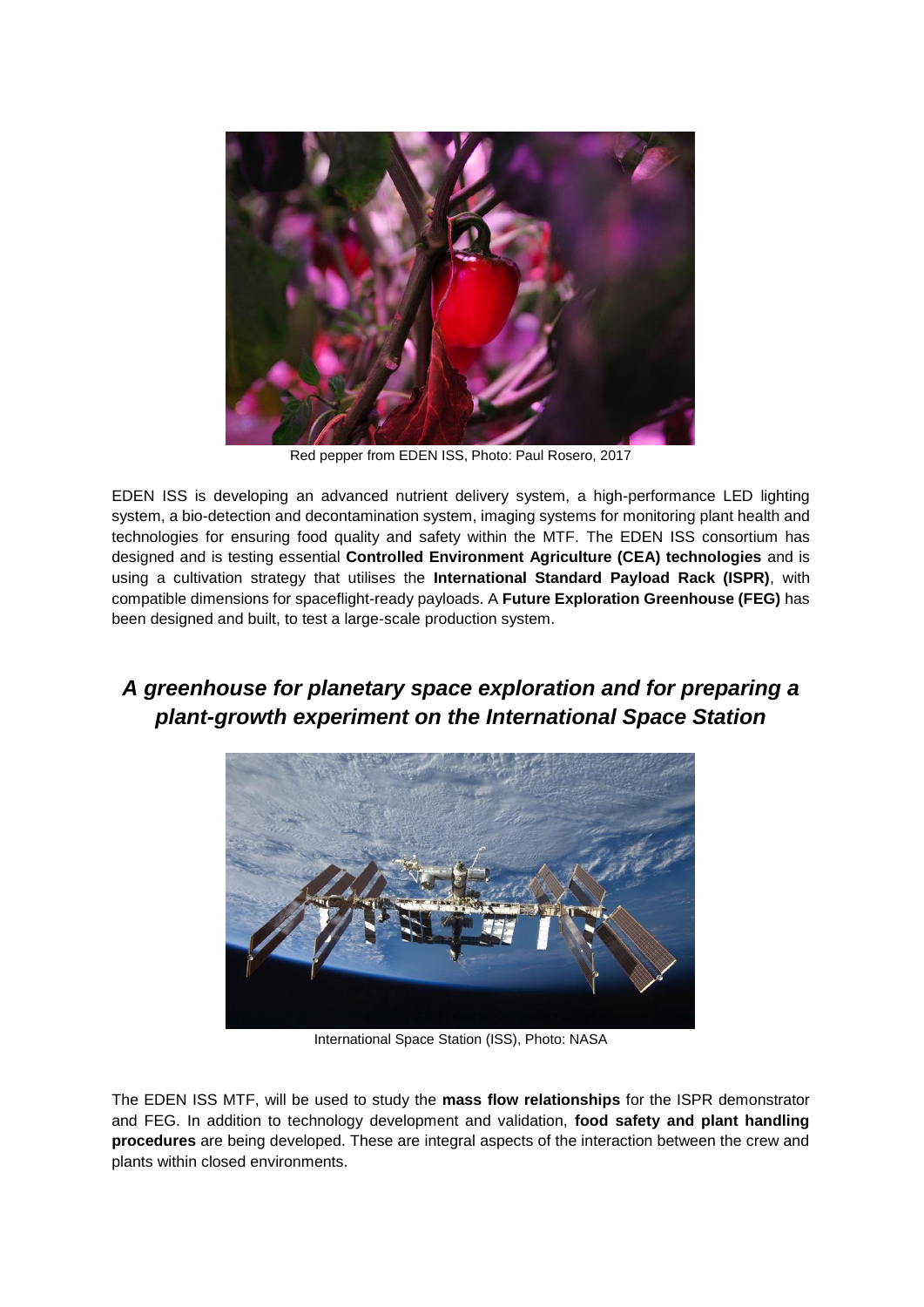In December 2017, the EDEN ISS Mobile Test Facility will commence a **one-year deployment phase in Antarctica** at the highly-isolated Neumayer Station III, operated by the Alfred Wegener Institute. It is foreseen that the container-sized greenhouse of the EDEN ISS project **will provide year-round fresh food supplementation** for the Neumayer Station III crew.

# *For one year, fresh tomato, bell pepper, lettuce and chard will be grown in the EDEN ISS greenhouse for the Neumayer Station III crew in Antarctica*

**Fourteen international organizations**, including universities, research institutes, corporations and small businesses have come together to develop systems that will help to sustain humans in space. The EDEN ISS consortium is comprised of leading European, Canadian and American experts in the domain of human spaceflight and CEA. The EDEN ISS scientific advisory board consists of the top scientists in the field of CEA from Russia, USA, Japan, Italy and Germany.

# *14 leading European, Canadian and US-American universities, research institutes, corporations and SMEs collaborate to develop project EDEN ISS*

The consortium is led by the **German Aerospace Center (DLR)** Institute of Space Systems in Bremen, Germany and includes the following partners:

- DLR Institute of Aerospace Medicine in Cologne, Germany
- LIQUIFER Systems Group, Austria
- National Research Council, Italy
- University of Guelph, Canada
- Alfred Wegener Institute for Polar and Marine Research, Germany
- Enginsoft S.p.A., Italy
- Airbus Defense and Space, Germany
- Thales Alenia Space Italia S.p.A., Italy
- Arescosmo S.p.A., Italy
- Wageningen University and Research, the Netherlands
- Heliospectra AB, Sweden
- Limerick Institute of Technology, Ireland
- Telespazio S.p.A., Italy
- University of Florida, United States of America

#### **Design Overview**

EDEN ISS MTF consists of two shipping containers that are subdivided into three distinct sections.

- **Future Exploration Greenhouse (FEG)**
- **Service section**
- **Cold porch/airlock**

The facility will be operated by a crewmember, with a large emphasis on remote monitoring and operations.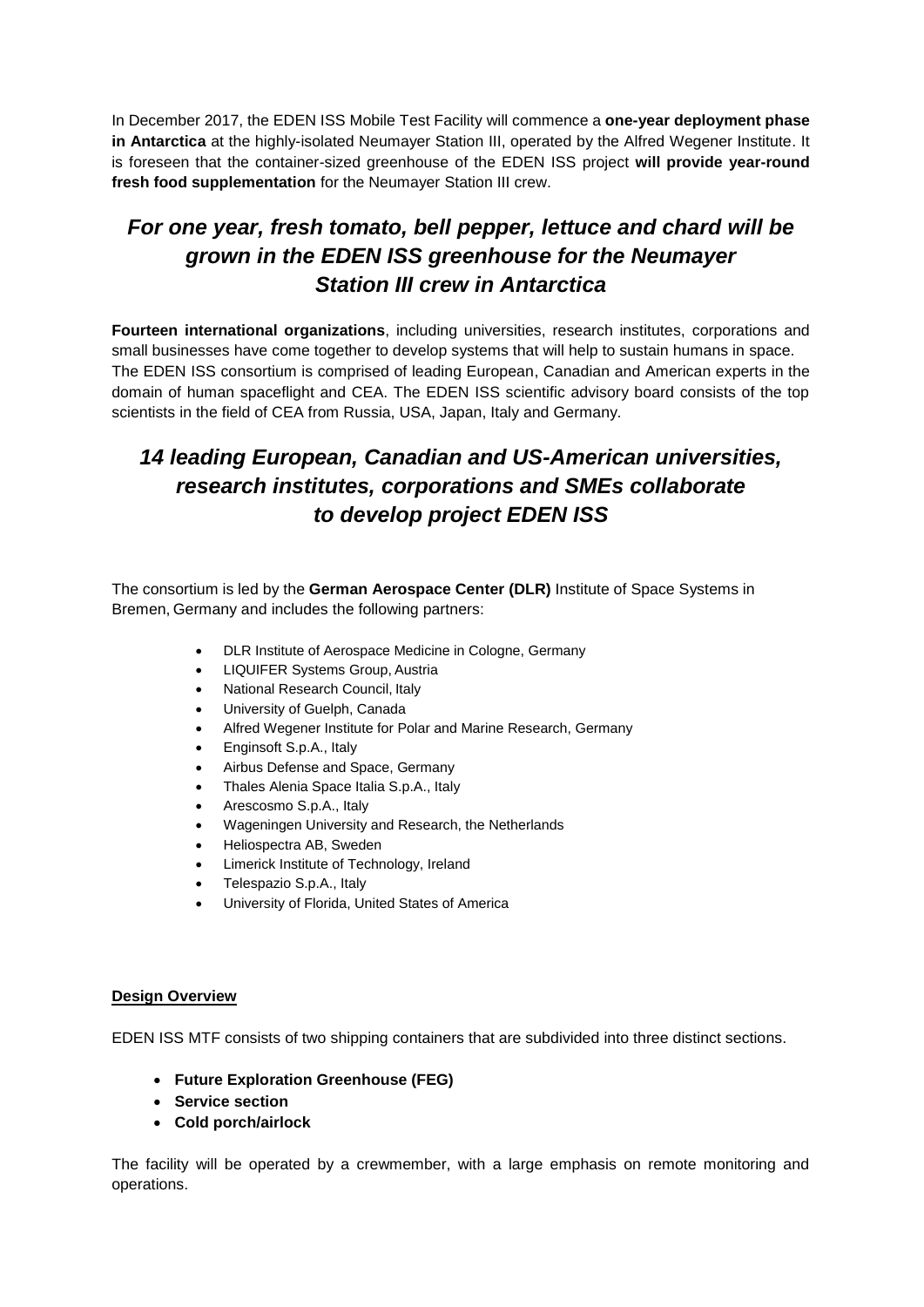# *The EDEN ISS double-container comprises 3 parts: the future exploration greenhouse, the service section and the airlock*



Left: Interior of the Service Area, right: View into the EDEN ISS greenhouse, Visualizations: LIQUIFER Systems Group, 2017

The **Future Exploration Greenhouse (FEG)** is the main plant growth area of the Mobile Test Facility and consists of a highly adaptable multi-shelf growth system and is capable of maintaining a number of different environmental settings.

The **service section** houses the main support subsystems, including; thermal, power, air management and nutrient/water subsystems and provides working space for pre- and post-harvest procedures. The full rack ISPR plant growth demonstrator is integrated within the service section.

The **cold porch/airlock** is a small buffer room to limit the entry of cold air into the FEG when the main access door of the facility is in use. This section is also used for storage purposes.

### *Objectives*

*Six objectives are defined for the validation of key technologies for space greenhouses under mission relevant conditions, with representative mass flows:*

- *1. Manufacture of a space analogue mobile test facility*
- *2. Integration and test of an International Standard Payload Rack plant cultivation system and Future Exploration Greenhouse*
- *3. Adaptation, integration, fine-tuning and demonstration of key plant cultivation technologies*
- *4. Development and demonstration of operational techniques and processes for higher plant cultivation to provide safe, high-quality food*
- *5. Study of microbial behaviour and countermeasures within plant cultivation chambers*
- *6. Actively advance knowledge related to human spaceflight and transform research results into terrestrial applications*

#### **Project Status**

The critical design review of the EDEN ISS MTF was completed in March 2016 and was followed by hardware development and testing phases. Between late 2016 and early 2017, subsystems were installed and tested in the MTF. The greenhouse has been powered-up to support Heliospectra plantgrowth LED lamps to be tested in different wavelengths; blue, red, red+blue (pink), and white; and the thermal rack and atmosphere management rack have been integrated and used to control the greenhouse climate.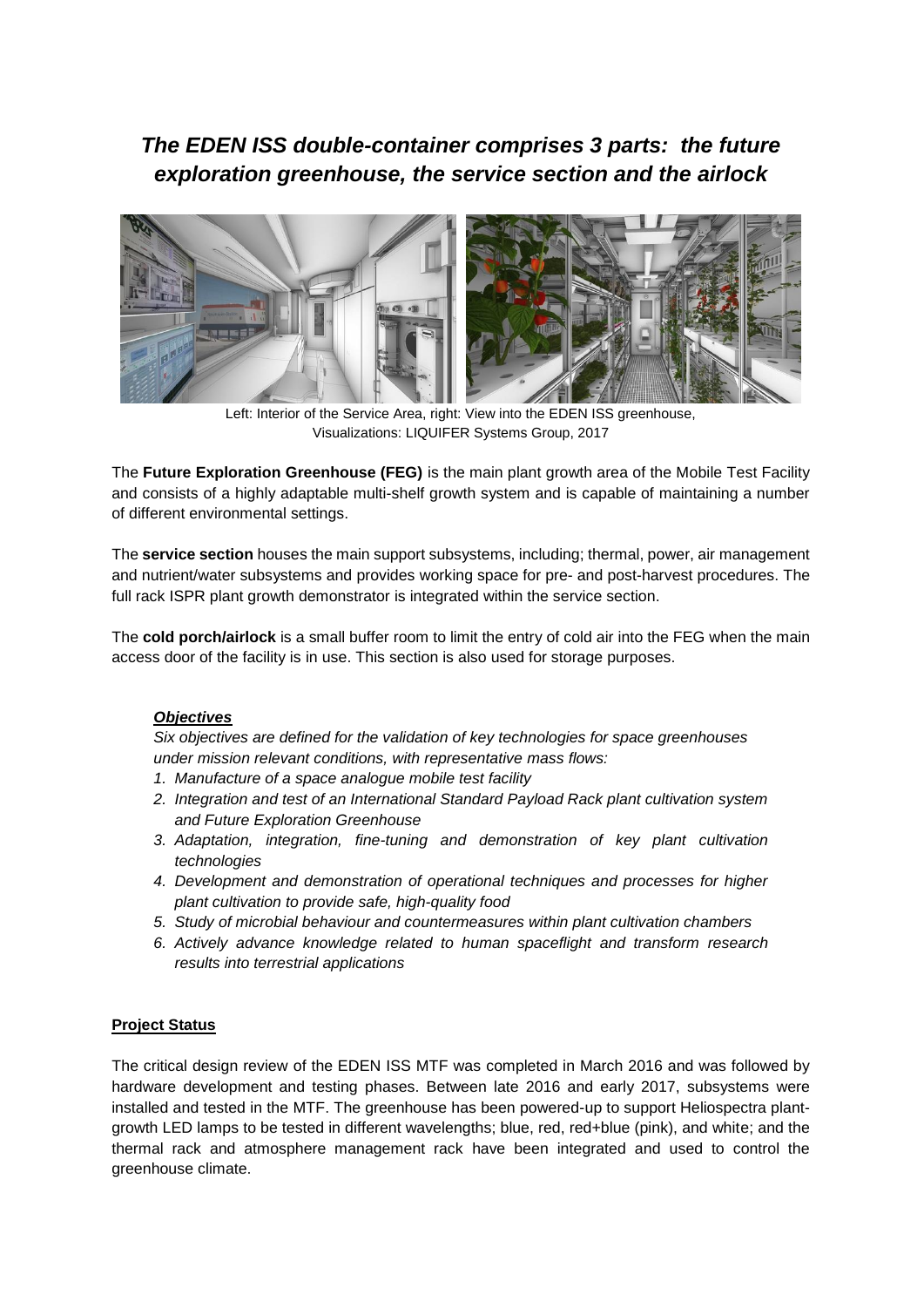Also, late last year, was the test campaign at Wageningen University and Research in the Netherlands to investigate the decontamination system intended for use in the container. Afterwards, an initial microbiological analysis of the decontamination system performance was provided by partners Airbus Defense and Space in Ottobrunn, Germany based on a small-scale experiment using the equipment. A large-scale experiment was completed in November 2016 at the Wageningen University and Research. In all, nearly 300 test plants and 300 samples were inoculated with microorganisms for these tests.

Currently, the long-term integrated testing campaign is underway at DLR in Bremen.

In October, the facility will be transported to Antarctica by ship via Cape Town, South Africa. The MTF will be placed on top of an external platform located approximately 400 m south from Neumayer Station III. The Alfred-Wegener-Institute for Polar and Marine Research, has already built the platform in Antarctica in preparation for the arrival of the EDEN ISS MTF. A detailed scientific campaign will be conducted throughout the expedition and numerous samples will be returned to European laboratories for further research.

EDEN ISS is a 4-year project extending from March 2015 to December 2018.

#### *The EDEN ISS Press Kit – May 2017 includes:*

- 1. Information Letter (project introduction / design overview / project status)
- 2. Introduction to Project Partners
- 3. Press & Publications
- 4. Frequently Asked Questions (FAQ)
- 5. EDEN ISS project images
- 6. EDEN ISS project logo
- 7. EDEN ISS project flyer